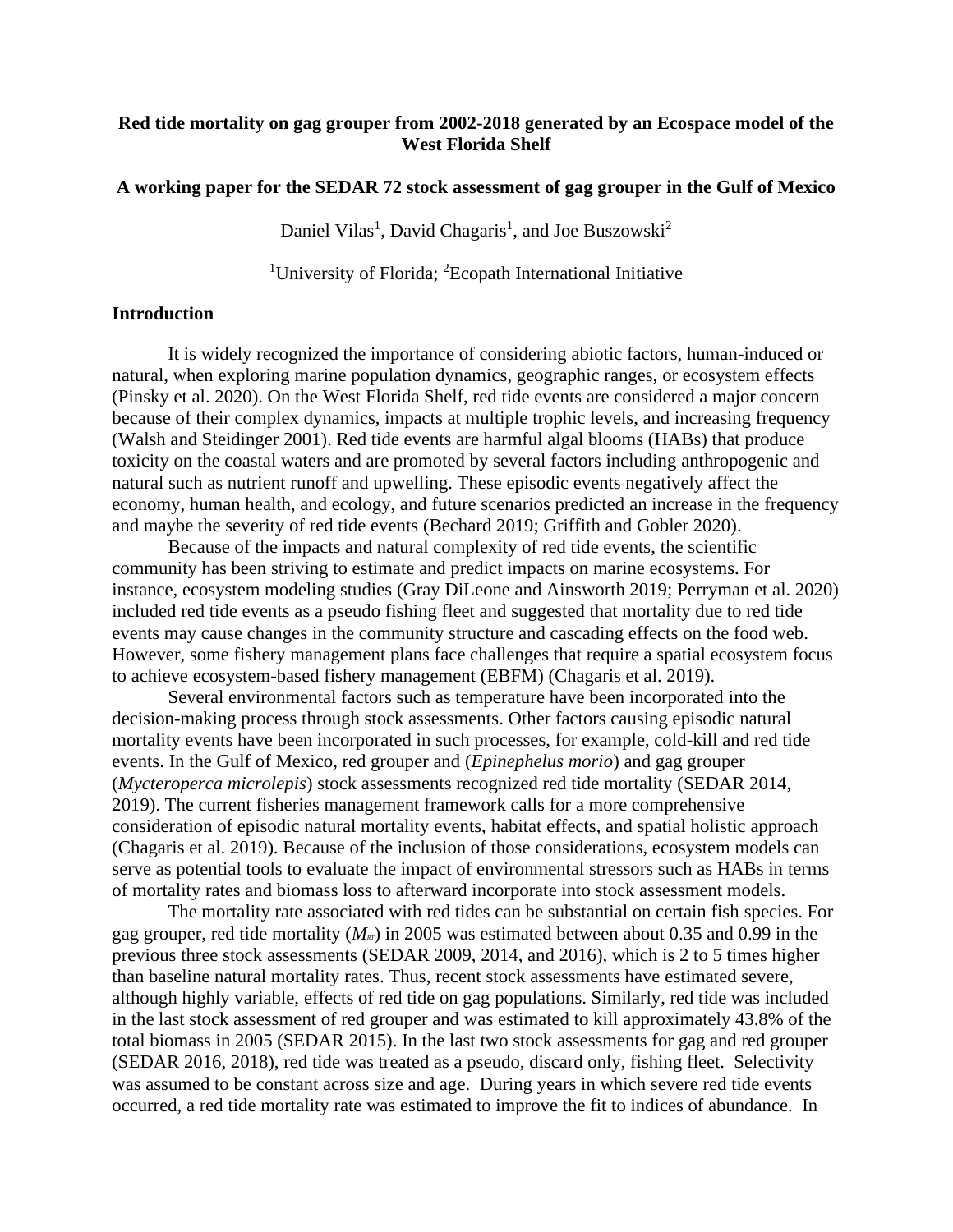this approach, a decision must be made about which years to 'turn on' for red tide effects. For gag, this included 2005 and for red grouper this included 2005 and 2014. Subsequent assessments will also likely include 2018 as an event year. An alternative approach would be to input a continuous time series of relative red tide mortality, ideally for each age, in order to estimate mortality in all years, but constrained by the input time series. In this working paper, we provide age-specific time series of red tide mortality rates for gag grouper from 2002-2018 using an Ecospace model of the West Florida Shelf (WFS).

#### **Methods**

#### *The WFS Ecospace model*

Ecospace is the the spatially explicit simulation module of the Ecopath with Ecosim (EwE) software package. The WFS Ecospace model includes 17 fishing fleets and 83 functional groups (FGs) which represent individual species, life stages, or groups of functionally similar species. The WFS Ecospace model encompasses an area ranging from 30.5 to 25 degrees latitude and from - 87.5 to -81 degrees longitude. It is simulated over a map with a spatial resolution of 10 minutes, (~20km) containing 38 rows x 40 columns from 1985 to 2018 at monthly steps.

Ecospace incorporates a habitat capacity model that represents the quality of each cell for each functional group based on the FGs' response to environmental drivers (Christensen et al., 2014). In Ecospace, a biomass fraction moves to adjacent cells depending on the habitat quality computed with the habitat capacity model. Depth, rugosity, sea surface temperature (SSS), sea bottom temperature (SBT), sea surface salinity (SSS), and red tide were incorporated in the WFS Ecospace model using the Ecospace spatiotemporal framework (Steenbeek et al., 2013). To obtain environmental response functions, full generalized additive models (GAMs) were fitted to fisheries-independent data from multiple surveys including all available environmental variables. Negative binomial and binomial families were investigated using either biomass or presence/absence and binomial was selected because it produced more informative environmental response functions. Only the significant environmental variables were included as response functions for each FG in the WFS Ecospace model. For example, SBT response functions were assigned to demersal and reef-associated FGs while SST response functions were assigned to pelagic FGs. When a FG was caught by multiple surveys, the response function from the survey with the highest frequency of occurrence was used. SEAMAP trawling survey data were used for demersal and benthic FGs. The FWC and NOAA reef fish camera survey data were used for reefassociated FGs. The FWC baitfish cruise survey was used for medium and small pelagic FGs. NMFS bottom longline survey data were used for some adult reef fish and elasmobranchs FGs. Baseline dispersal rates (km/y) were estimated from movement rates in published tagging studies. When dispersal rates were not available, dispersal rates were set based on the general "300-30-3" rule which assumes 300 km/y for pelagic and medium and large reef-associated FGs, 30 km/y for small reef-associated and demersal FGs, and 3 km/y for benthic and planktonic FGs.

Ecospace model stability was achieved in a stepwise approach by ensuring persistence and a non-exponential increase of FGs over time. Stability was checked for each model configuration in terms of the incorporation of environmental variables, going from a static Ecospace model that incorporates depth and rugosity to the fully spatial dynamic Ecospace model that includes static and monthly environmental variables (SST, SSB, SSS, primary production and red tide). To validate Ecospace simulation, long-term Ecospace biomass maps were compared with predicted probability of occurrence maps from GAMs for the most relevant FGs. Long-term Ecospace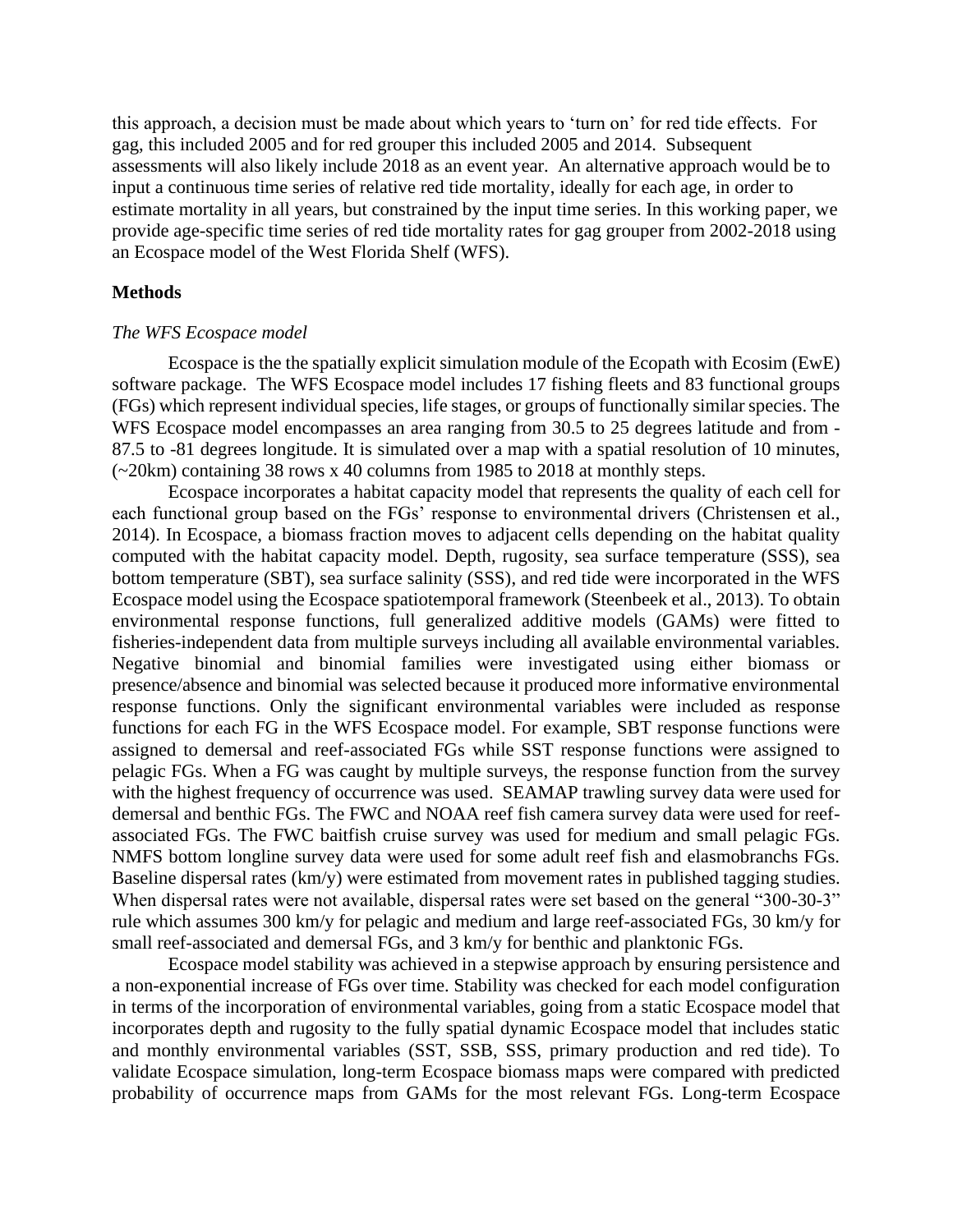biomass maps were obtained by averaging maps of all monthly steps. Schoener's D and I similarity index, and Spearman correlation were used for comparing each pair of maps for each FG.

#### *Creation of Red tide maps*

*K. brevis* cell concentration (cells/L) data collected by Florida Fish and Wildlife Research Institute Harmful Algal Bloom monitoring group (FWRI-HAB) were interpolated over the entire WFS using ordinary kriging. For each month and sample location we obtained the maximum observed *K. brevis* cell concentration and performed ordinary kriging for months when there were at least 5 sites with maximum concentrations greater than or equal to 1,000 cells/L. The 'automap' [R] package (Hiemstra et al. 2009) was used to fit the variogram model to the logtransformed monthly observed maximum cell concentrations at each sample location. Several variogram model types were tested, including the commonly used spherical, exponential, and matern (M. Stein's parameterization) models, and the model with the smallest residual sum of squares in the sample variogram was selected. The selected model and data were used to predict cell concentrations over a spatial grid and then back-transformed. Monthly normalized fluorescent line height (nFLH) grids derived from the MODIS-Aqua satellite (NASA Goddard Space Flight Center 2020) were used to define the spatial extent and duration of harmful algal blooms. Monthly maps of the WFS with HAB polygons were generated from nFLH based on a threshold detection value  $0.02 \text{ mW cm}^{-2}$  um<sup>-1</sup> sr<sup>-1</sup> (Hu et al., 2005) Lastly, the kriged maps were clipped to the HAB polygons and resampled to match the resolution of the Ecospace model. The monthly red tide concentration maps were then loaded into the Ecospace spatial-temporal framework as a time series of spatial ASCII files.

#### *Simulating red tides effects in Ecospace*

Red tide response functions were defined to generate direct mortality and sub-lethal effects (i.e. reduced feeding & growth, and movement) of red tides. The red tide mortality response determined the proportion of biomass killed (*P*) in each grid cell and monthly time step, *t*, as a function of *K. brevis* cell concentration, *x*. The mortality response functions assumed a logistic curve with a slope, *b*, that were computed from multiple scalar values (1,000, 20,000, 50,000 and 100,000) and multiple inflection points, *c*, of 50,000, 100,000, 200,000, 300,000 and 400,000 cells/L, representing multiple sensitivity levels and 20 red tide mortality response functions [\(Figure 1,](#page-8-0) [Table 2\)](#page-6-0).

$$
P_t = \frac{1}{1 + \left(\frac{x_t}{c}\right)^{-b}}
$$

The proportion killed was converted to an annual instantaneous mortality rate,  $\widehat{P}_t$ , and scaled to the Ecopath other mortality rate, *M0base*, to return the other mortality multiplier term, *M0mult*, for a grid cell and monthly time step.

$$
\hat{P}_t = -\ln(1 - P_t) * 12
$$

$$
M0mult_t = \frac{\hat{P}_t}{M0_{base}}
$$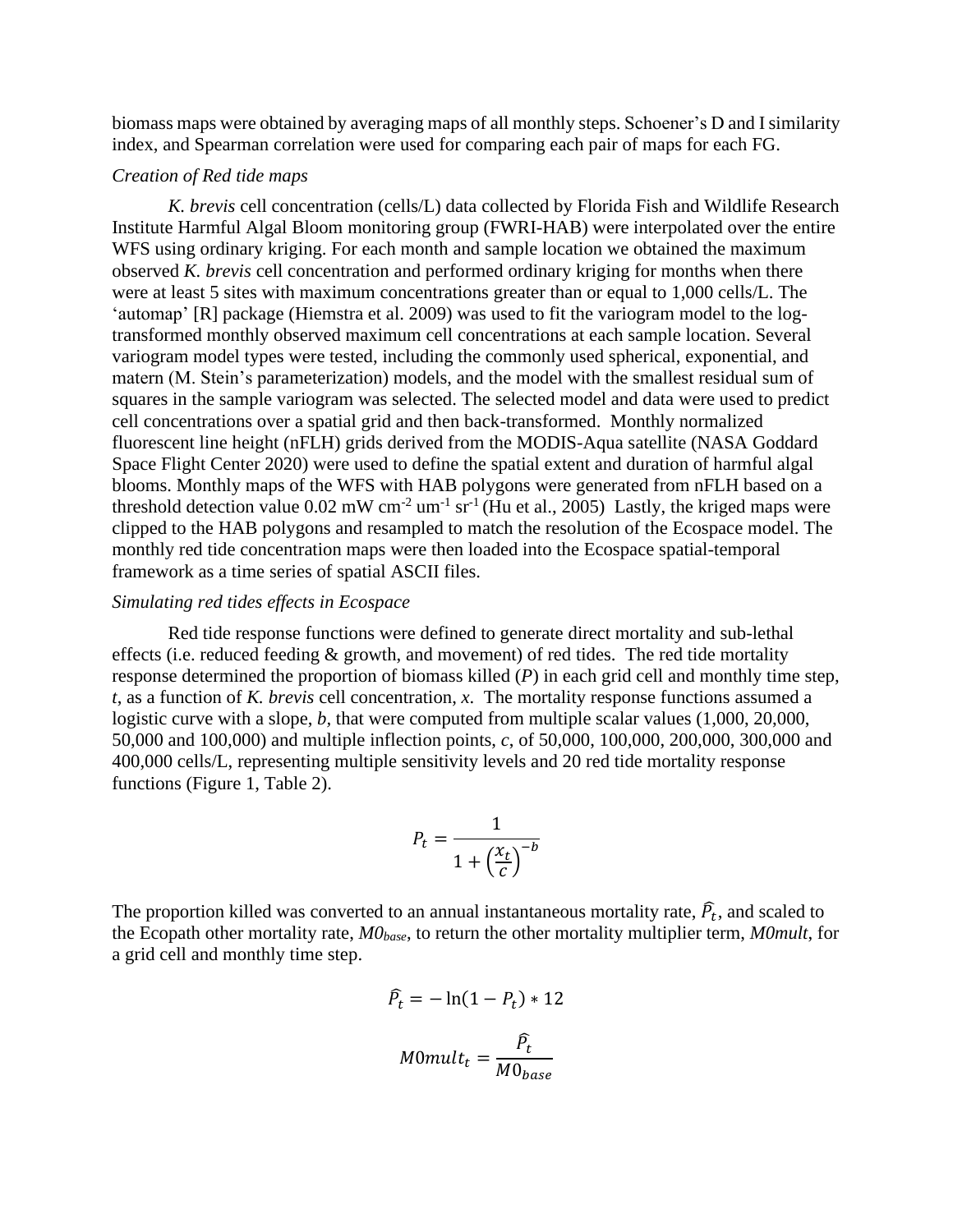The foraging responses were used to simulate sub-lethal effects and serve two roles in the simulations. First, they reduce the foraging arena size in affected grid cells, which thereby reduces consumption and biomass growth. Additionally, the reduced foraging capacity in an affected cell will increase the movement rate out of that cell. This allows fish to move away from red tide blooms and may mitigate direct mortality losses if cells with suitable habitat are nearby. The red tide foraging response was defined using a logistic curve that decreased with red tide cell concentrations [\(Figure 2\)](#page-9-0). The foraging responses had lower inflections points (from 12,500 to 300,000 cells/L) than the mortality responses since sub-lethal effects and avoidance response are likely to be experienced at lower *K. brevis* concentrations (i.e. fish will move or stop feeding before they die). Three foraging curves were generated for each value of *c*, at multiple sensitivity levels of 25%, 50%, and 75% of the mortality inflection point. The slope for each foraging response curve was scaled relative to the inflection point, using a multiplier of  $-5e^{-5}$ , such that the shape of the curve did not change, while its position on the x-axis did [\(Figure 2,](#page-9-0) [Table 2\)](#page-6-0). This resulted in 15 foraging response functions (three foraging response curves for each mortality inflection point function) that represent multiple sensitivity levels [\(Figure 2\)](#page-9-0).

For each species or FG the total biomass loss from all mortality sources in each grid cell and month was calculated as

$$
loss_t = predation_t + (M0_{base} \cdot M0mult_t \cdot (1 - M0_{pred} + M0_{pred} \cdot FT_t) + E_t + F_t) \cdot B_t
$$

Where  $MO_{pred}$  is a fixed constant representing the fraction of other mortality sensitive to changes in foraging time (*FT*), *E* is an emigration rate, *F* is fishing mortality, and *B* is biomass. In these scenarios, *M0pred* and *E* are zero for all groups. Predation losses are determined through foraging arena equations and fishing mortality in a grid cell is determined from the effort occurring in that cell, which is distributed spatially using a gravity model. The biomass loss due to red tides for each FG, grid cell, and monthly time step is calculated as

$$
RTloss_t = B_t \cdot \frac{\widehat{P}_t}{12}
$$

A monthly time series of red tide mortality was calculated by dividing the total red tide loss over all map cells, m, by the total biomass.

$$
MRT_t = \frac{\sum_m RT loss_t}{\sum_m B_t}
$$

An annual index of red tide mortality was calculated as the average MRT over months

$$
MRT_y = \frac{\sum_{y} MRT_t}{12}
$$

#### *Red tide scenarios*

We ran a total of 160 Ecospace scenarios representing different sensitivities and combinations of response functions. The first 20 only included the mortality response functions (five sensitivities with four slopes each), while the next 60 included three foraging responses for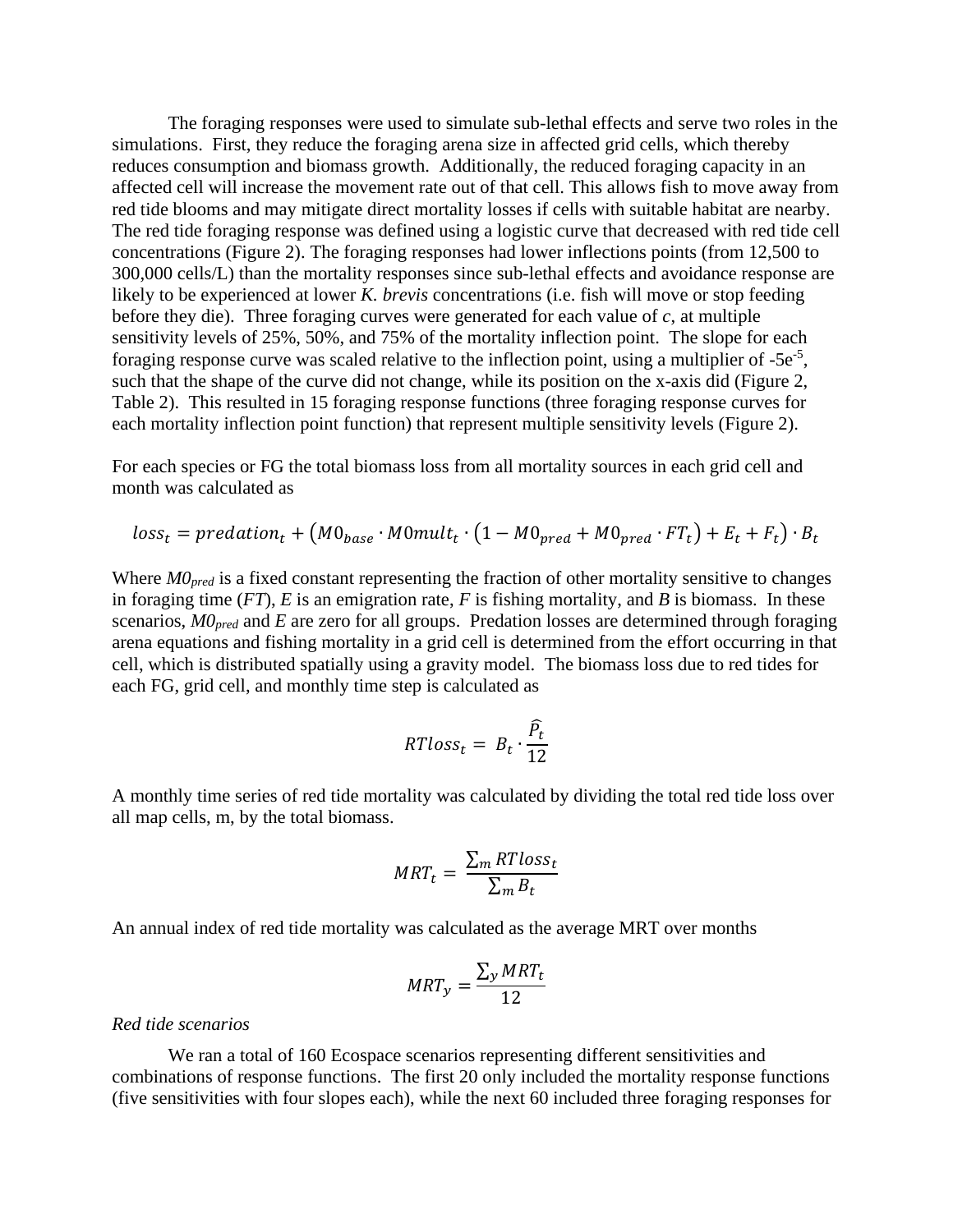each of the 20 mortality responses representing the different sensitivities to sub-lethal effects, relative to each mortality curve. The 80 configurations were run once with red tide response functions applied only to gag grouper age stanzas, and then again with response functions applied to all consumer groups [\(Table 1\)](#page-6-1). We used the Ecospace Console Application that is a command-line version of EwE that runs Ecospace in a command-line interpreter (such as R) without a user interface which allowed us to standardize the process and decrease simulation time by automatizing the simulations and so avoiding errors related to manual editing steps.

### *Evaluation*

The goodness of each fit was evaluated by two criteria. First, comparing 2005 red tide loss rates predicted from Ecospace with the estimated loss rate in 2005 from the last SEDAR assessment (SEDAR 2016). In that SEDAR assessment, the proportion of gag age 1+ killed was 0.77, with an estimated standard deviation of 0.06. We assumed that predicted values within 2 standard deviations of the mean, 0.65-0.99, were considered acceptable runs. Second, predicted biomass was compared with the CPUE indices from SEDAR 33 update assessment. To do that, selectivity information from this SEDAR assessment was used to convert biomass-at-age from Ecospace to vulnerable biomass series specific for each index. Root mean squared error (RMSE) was computed for each run in this comparison, including run0 or baseline run in which red tide effects were not applied. Acceptable RMSE values were considered within 10% of the lowest RMSE. Valid runs were identified by meeting both criteria and screened from the larger set of runs for calculating the mean index and confidence intervals.

#### *Ecospace Spatial Validation*

For validation purposes, we selected the WFS Ecospace model with the best fit applying red tide response functions to all consumer groups. The validation process of the WFS Ecospace model in which we investigated how well model spatial predictions match observations was carried out at two different levels. First, long-term Ecospace biomass maps were compared with the predicted probability of occurrence maps from generalized additive models (GAMs) for the most relevant FGs. GAMs were fitted by using empirical data from multiple surveys (the SEAMAP trawling, the FWC and NOAA reef fish camera, the FWC baitfish cruise, the NMFS bottom longline, and the ROV abundance estimates from the Great Red Snapper Count). Longterm Ecospace biomass maps were obtained by averaging maps of all monthly steps. Jaccard coefficient, Schoener's D and I similarity indices, and Spearman correlation index will be used for comparing each pair of maps for each FG.

Similarly, red tide effects were spatially validated by comparing the percent of change in terms of marine organisms' abundance. First, red tide events were spatiotemporally matched with empirical observations from survey data to capture observed red tide mortality effects. Selected survey data were the SEAMAP trawling survey for June (no red tide) and October 2015 (red tide) and the NMFS bottom longline survey for August 2014 (red tide). For the trawling survey, the observed red tide effect was calculated by comparing the average abundance of marine organisms in the Charlotte Harbour area between both months. For the bottom longline, the observed red tide effect was calculated by comparing the average abundance of marine organisms inside and outside the red tide affected area. Afterward, both red tide effects were compared with the predicted effects by the WFS Ecospace model.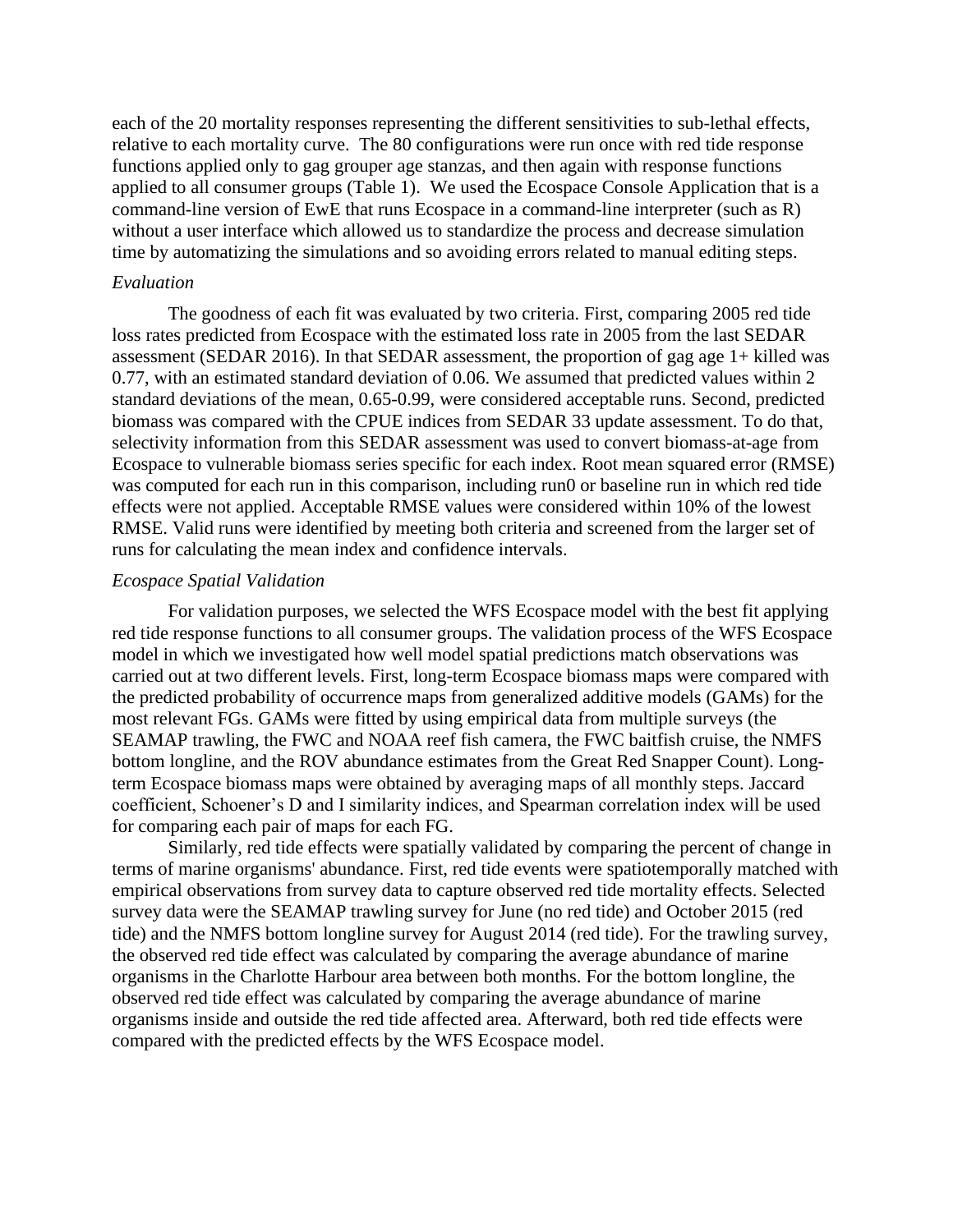#### **Results & Discussion**

Based on both selection criteria, 133 out of 160 runs were selected and included in the mean index calculation. The mean red tide mortality rate fluctuated over time with the highest values in 2005 followed by 2006, 2018, 2012, and 2015-2016 [\(Table 3,](#page-7-0) [Figure 3\)](#page-10-0). Mortality rates were generally higher for younger age stanzas, except for 2005 when the bloom persisted far offshore. In years where the bloom remained close to shore (2006, 2012, 2016, and 2018) age-0 gag was more strongly impacted. Gag 5+ was predicted to have the lowest mean red tide mortality rate over time and the model only estimated a noticeable red tide mortality rate peak in 2005 with an  $M_{RT} = 0.151$ . Additionally, the model estimated higher uncertainty around the mortality rate in years when moderate to severe red tides occurred [\(Figure 3\)](#page-10-0).

When comparing the 2005 mortality rate from Ecospace runs with the SEDAR 33 estimated mortality in 2005, several runs fall within the +/- 2sd threshold. In general, the runs assuming medium sensitivities with both mortality and foraging responses applied produced 2005 estimates within this range [\(Figure 4\)](#page-11-0). Runs with RMSE that were no more than 10% higher than the minimum RMSE were also obtained in the medium sensitivity scenarios [\(Figure](#page-12-0)  [5\)](#page-12-0), with fewer acceptable runs when red tide responses were applied to all functional groups compared to when responses were only applied to gag. Among all runs, we selected run 134 to demonstrate validation because it obtained the best fit in the evaluation process and applied mortality and foraging red tide response functions to all consumer groups. Vulnerable biomass predictions of Ecospace selected run were similar to the ones estimated in SEDAR 33 update assessment (SEDAR 2016) assessment [\(Figure 6\)](#page-13-0). These results also highlighted the ability of Ecospace to capture the biomass decline in 2005 due to a severe red tide event, and the subsequent increase in recruitment displayed on gag 0.

The similarities between Ecospace biomass and that predicted in SEDAR 33U is striking [\(Figure 6\)](#page-13-0). Interannual variability of biomass in the stock assessment is mostly driven by fishing mortality rates and recruitment deviations, whereas in Ecospace the dynamics are driven by fishing effort, red tide, and trophic interactions. The ability for Ecospace to replicate those patterns suggests that red tides are playing a dominant role in structuring this population. In the stock assessment model, interannual variability in the data (index trends and length/age compositions) is interpreted as changes in fishing mortality and recruitment deviations, but this analysis indicates that inter-annual variation could be attributed to fishing and red tides instead. Ecospace predictions suggested that red tides may be driving recruitment variability for gag. High recruitment of juveniles is believed to follow red tide events and Ecospace was able to predict these increases only in runs where red tide is applied to all functional groups [\(Figure 6\)](#page-13-0). This suggest that increases in recruitment following red tides is a result of trophic dynamic processes such as reduced competition for food and lower predation rates of juvenile gag.

In the validation analysis, predictions from Ecospace showed a negative percent of change due to red tide effects in the selected time as pointed out by empirical data [\(Figure 7\)](#page-14-0). However, these measures differed on the magnitude of the abundance percent of change, especially for the SEAMAP trawling measures in 2015. These validations are considered preliminary, and more work is needed to compare red tide effects from the WFS Ecospace model with empirical data by species or functional group basis.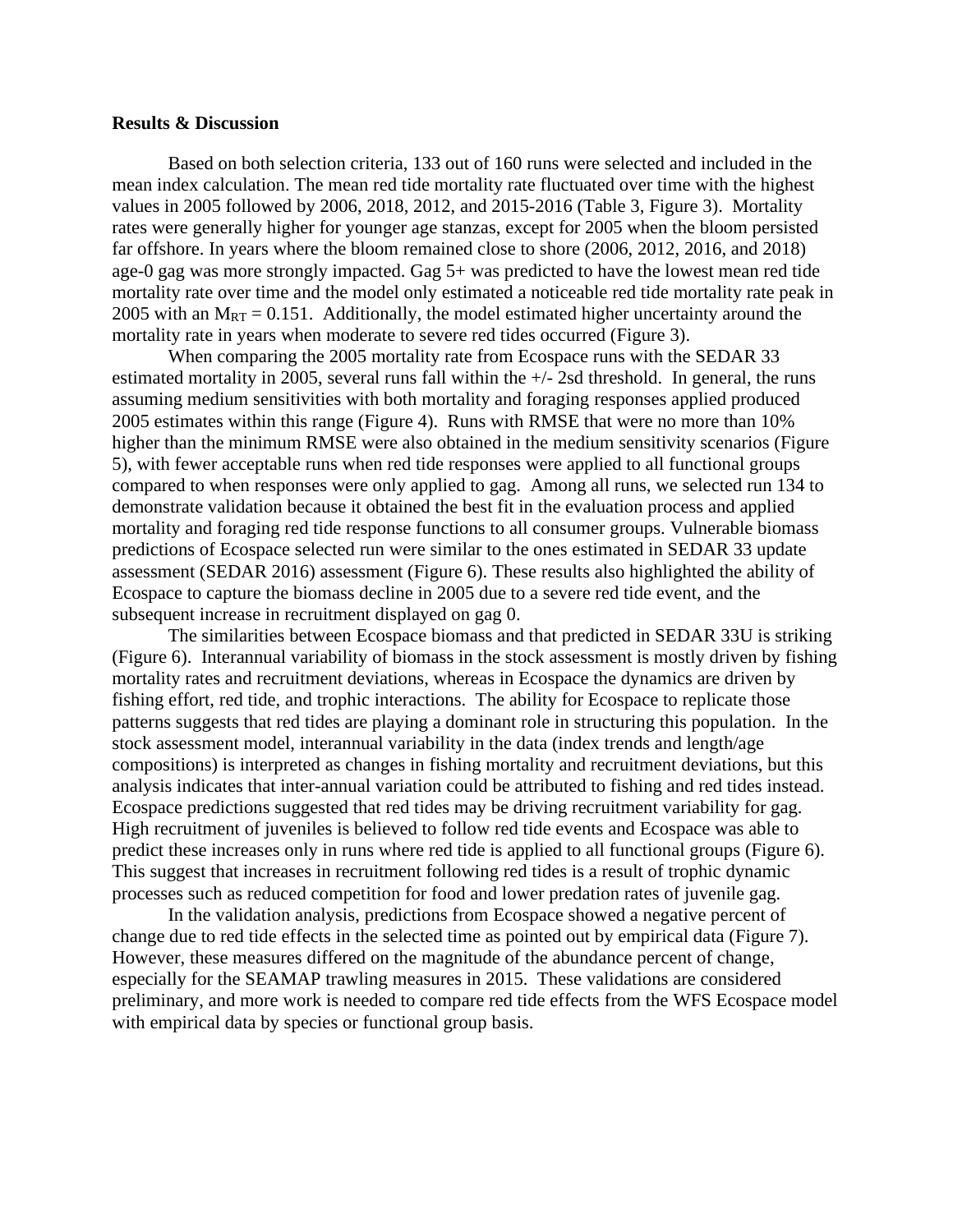## **Tables**

<span id="page-6-1"></span>Table 1. Set of 160 red tide scenarios evaluated with the WFS Ecospace model under different assumptions about sensitivity and effects on other functional groups.

| <b>Sensitivity</b>   |                   | response applied to<br>gag stanzas only | response applied to all<br>consumer groups |                     |  |  |
|----------------------|-------------------|-----------------------------------------|--------------------------------------------|---------------------|--|--|
| (i.e. response fxns) | $\mathbf{M0}$     | M0+foraging                             | M0                                         | $M0+foraging$       |  |  |
| high                 | $run1$ - $run4$   | $run21-run32$                           | $run81$ - $run84$                          | $run101$ - $run112$ |  |  |
| medium-high          | $run5$ -run $8$   | $run33$ - $run44$                       | $run85$ -run $88$                          | $run113$ - $run124$ |  |  |
| medium               | $run9$ -run $12$  | $run45$ -run $56$                       | $run89-run92$                              | $run125$ -run $136$ |  |  |
| medium-low           | $run13$ - $run16$ | $run57$ -run $68$                       | $run93$ - $run96$                          | $run137$ -run $148$ |  |  |
| low                  | $run17-run20$     | $run69$ - $run80$                       | $run97$ -run $100$                         | $run149$ - $run160$ |  |  |

<span id="page-6-0"></span>Table 2. Logistic response curve inflection points (c) and slopes (b) for the red tide mortality and foraging response functions.

| ັ<br>ັ                              | low     |       | medium low |          | medium  |                | medium high |                | high   |          |  |
|-------------------------------------|---------|-------|------------|----------|---------|----------------|-------------|----------------|--------|----------|--|
| mortality response shape            | c       | b     | c          | b        | c       | b              | c           | b              | c      | b        |  |
| flat                                | 400,000 | 400   | 300,000    | 300      | 200,000 | 200            | 100,000     | 100            | 50,000 | 50       |  |
| mediumflat                          | 400.000 | 20    | 300,000    | 15       | 200.000 | 10             | 100,000     | 5              | 50,000 | 2.5      |  |
| mediumsteep                         | 400.000 | 8     | 300.000    | 6        | 200.000 | 4              | 100.000     | $\overline{2}$ | 50,000 | 1        |  |
| steep                               | 400,000 | 4     | 300,000    | 3        | 200,000 | $\overline{2}$ | 100,000     | 1              | 50,000 | 0.5      |  |
| <b>Foraging Response Parameters</b> |         |       |            |          |         |                |             |                |        |          |  |
| low sensitivity                     | 300.000 | $-15$ | 225.000    | $-11.25$ | 150.000 | $-7.5$         | 75.000      | $-3.75$        | 37.500 | $-1.875$ |  |
| medium sensitivity                  | 200.000 | $-10$ | 150.000    | $-7.5$   | 100.000 | $-5$           | 50.000      | $-2.5$         | 25,000 | $-1.25$  |  |
| high sensitivity                    | 100,000 | $-5$  | 75,000     | $-3.75$  | 50,000  | $-2.5$         | 25,000      | $-1.25$        | 12,500 | $-0.625$ |  |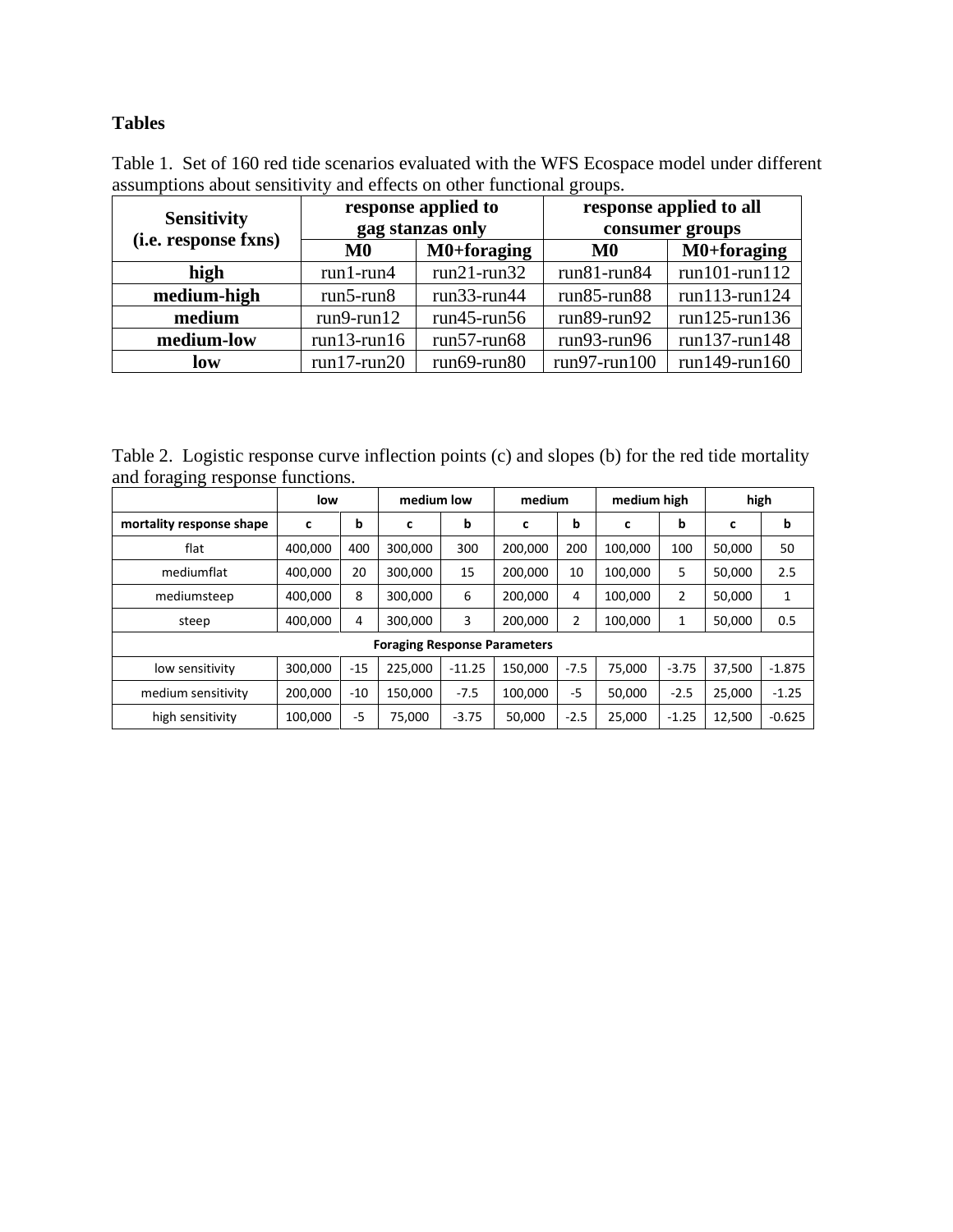<span id="page-7-0"></span>

|       | gag 0 |                 | gag 1 |                 | $_{\rm{gag}}$ 2 |                 | $_{\rm{gag}}$ 3 |                 | gag 4 |                 | $\frac{gag}{g}$ 5+ |                 |
|-------|-------|-----------------|-------|-----------------|-----------------|-----------------|-----------------|-----------------|-------|-----------------|--------------------|-----------------|
| Years | mean  | 95% CI          | mean  | 95% CI          | mean            | 95% CI          | mean            | 95% CI          | mean  | 95% CI          | mean               | 95% CI          |
| 2002  | 0.045 | $0.001 - 0.099$ | 0.038 | $0.001 - 0.078$ | 0.035           | $0.001 - 0.07$  | 0.033           | $0.001 - 0.066$ | 0.021 | $0.002 - 0.043$ | 0.002              | $0.000 - 0.006$ |
| 2003  | 0.077 | $0.013 - 0.180$ | 0.072 | $0.010 - 0.143$ | 0.071           | $0.009 - 0.145$ | 0.082           | $0.010 - 0.170$ | 0.078 | $0.005 - 0.163$ | 0.015              | $0.001 - 0.030$ |
| 2004  | 0.021 | $0.000 - 0.044$ | 0.018 | $0.000 - 0.039$ | 0.015           | $0.000 - 0.032$ | 0.014           | $0.000 - 0.032$ | 0.005 | $0.000 - 0.011$ | 0.000              | $0.000 - 0.001$ |
| 2005  | 0.762 | $0.235 - 1.214$ | 0.743 | $0.236 - 1.144$ | 0.650           | $0.222 - 1.078$ | 0.709           | $0.247 - 1.145$ | 0.669 | $0.220 - 1.105$ | 0.151              | $0.045 - 0.256$ |
| 2006  | 0.686 | $0.242 - 1.221$ | 0.390 | $0.148 - 0.651$ | 0.249           | $0.105 - 0.399$ | 0.361           | $0.135 - 0.605$ | 0.108 | $0.039 - 0.175$ | 0.002              | $0.001 - 0.004$ |
| 2007  | 0.035 | $0.005 - 0.086$ | 0.039 | $0.008 - 0.078$ | 0.039           | $0.009 - 0.064$ | 0.055           | $0.011 - 0.081$ | 0.046 | $0.011 - 0.083$ | 0.001              | $0.000 - 0.002$ |
| 2008  | 0.002 | $0.000 - 0.006$ | 0.002 | $0.000 - 0.006$ | 0.001           | $0.000 - 0.004$ | 0.001           | $0.000 - 0.002$ | 0.000 | $0.000 - 0.001$ | 0.000              | $0.000 - 0.000$ |
| 2009  | 0.029 | $0.004 - 0.061$ | 0.033 | $0.005 - 0.061$ | 0.033           | $0.006 - 0.064$ | 0.032           | $0.008 - 0.053$ | 0.032 | $0.005 - 0.056$ | 0.002              | $0.001 - 0.004$ |
| 2010  | 0.000 | $0.000 - 0.001$ | 0.000 | $0.000 - 0.001$ | 0.000           | $0.000 - 0.001$ | 0.000           | $0.000 - 0.000$ | 0.000 | $0.000 - 0.000$ | 0.000              | $0.000 - 0.000$ |
| 2011  | 0.110 | $0.023 - 0.206$ | 0.104 | $0.027 - 0.194$ | 0.098           | $0.027 - 0.188$ | 0.094           | $0.029 - 0.173$ | 0.073 | $0.025 - 0.127$ | 0.007              | $0.002 - 0.011$ |
| 2012  | 0.257 | $0.074 - 0.468$ | 0.154 | $0.047 - 0.297$ | 0.088           | $0.031 - 0.139$ | 0.104           | $0.037 - 0.159$ | 0.072 | $0.026 - 0.130$ | 0.008              | $0.003 - 0.014$ |
| 2013  | 0.034 | $0.004 - 0.083$ | 0.015 | $0.002 - 0.036$ | 0.009           | $0.001 - 0.019$ | 0.010           | $0.002 - 0.018$ | 0.005 | $0.001 - 0.009$ | 0.001              | $0.000 - 0.002$ |
| 2014  | 0.038 | $0.004 - 0.067$ | 0.052 | $0.006 - 0.087$ | 0.048           | $0.007 - 0.080$ | 0.056           | $0.011 - 0.108$ | 0.051 | $0.011 - 0.093$ | 0.01               | $0.004 - 0.020$ |
| 2015  | 0.115 | $0.026 - 0.197$ | 0.099 | $0.025 - 0.157$ | 0.099           | $0.026 - 0.171$ | 0.114           | $0.032 - 0.234$ | 0.124 | $0.036 - 0.212$ | 0.009              | $0.003 - 0.016$ |
| 2016  | 0.215 | $0.029 - 0.414$ | 0.145 | $0.020 - 0.263$ | 0.107           | $0.013 - 0.209$ | 0.110           | $0.015 - 0.209$ | 0.075 | $0.012 - 0.201$ | 0.005              | $0.001 - 0.013$ |
| 2017  | 0.027 | $0.003 - 0.058$ | 0.018 | $0.003 - 0.044$ | 0.011           | $0.003 - 0.025$ | 0.010           | $0.001 - 0.025$ | 0.009 | $0.004 - 0.014$ | 0.000              | $0.000 - 0.001$ |
| 2018  | 0.316 | $0.102 - 0.604$ | 0.247 | $0.078 - 0.459$ | 0.170           | $0.061 - 0.328$ | 0.180           | $0.067 - 0.321$ | 0.195 | $0.073 - 0.318$ | 0.032              | $0.011 - 0.048$ |

Table 3. Estimated mean and 95% confidence interval (CI) red tide mortality rate of 133 selected runs for each gag stanza.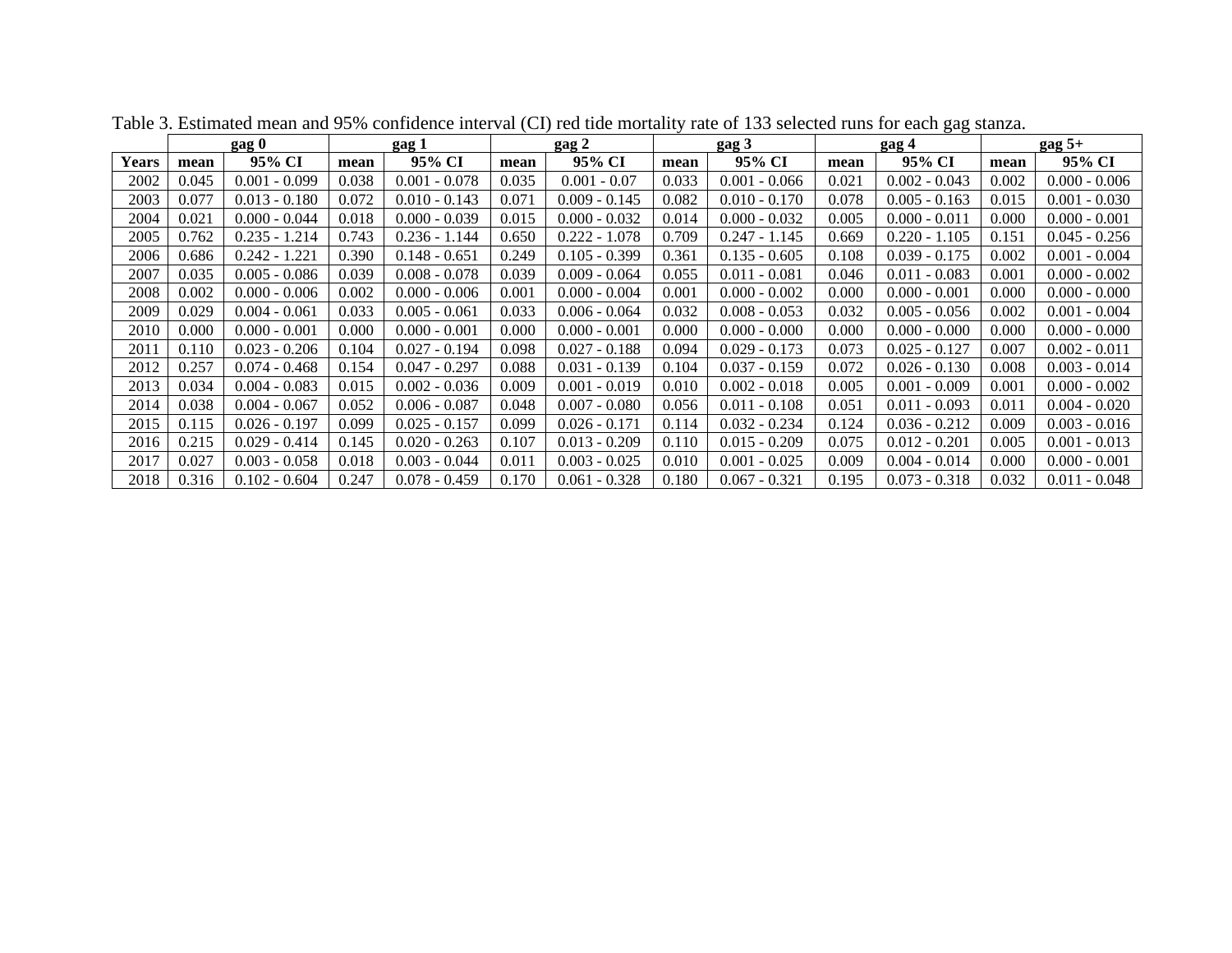# **Figures**



<span id="page-8-0"></span>Figure 1. Red tide mortality response curves used in the WFS Ecospace model, representing multiple sensitivities to red tide.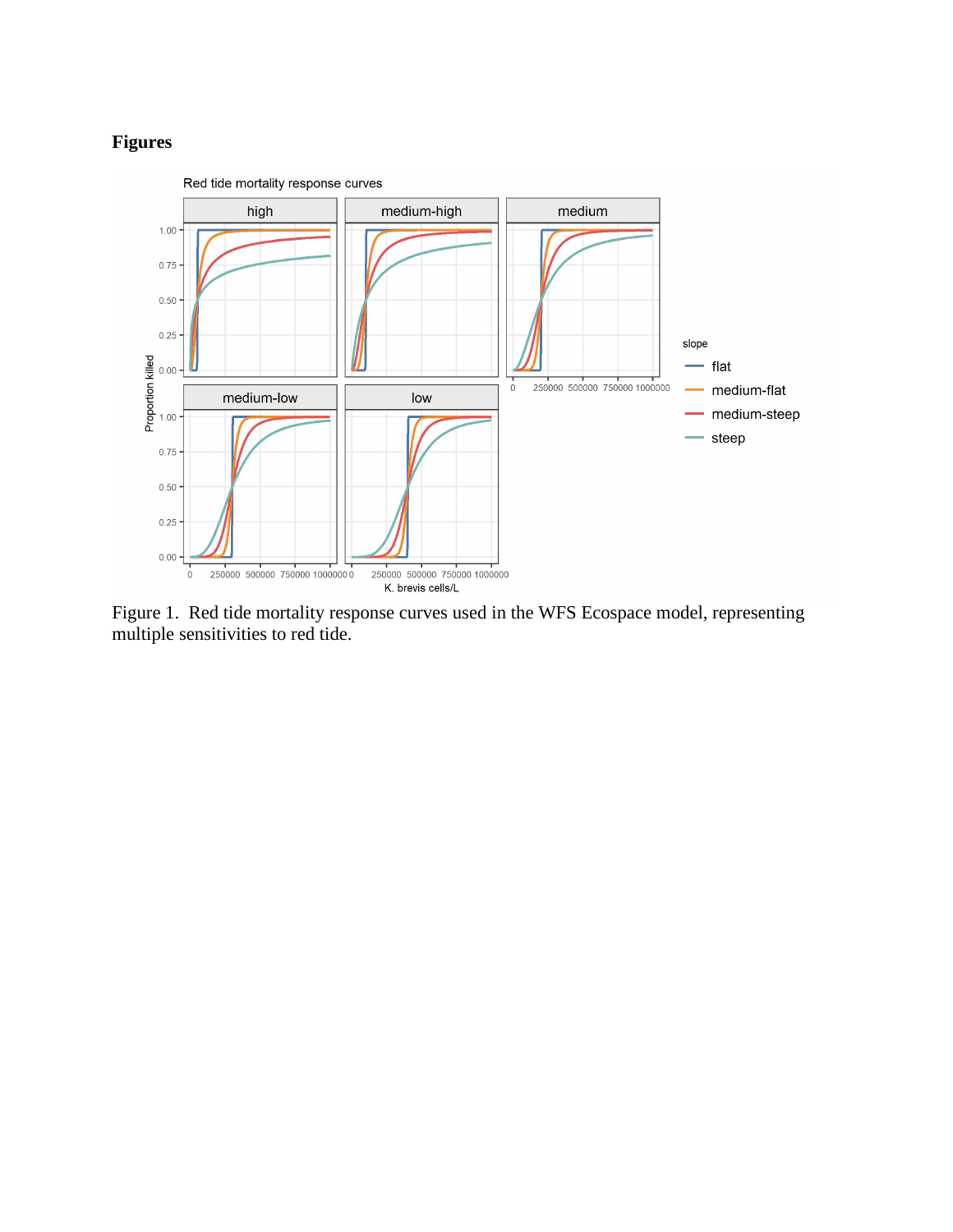

<span id="page-9-0"></span>Figure 2. Foraging response curves used in the WFS Ecospace model, representing multiple sensitivities to red tide.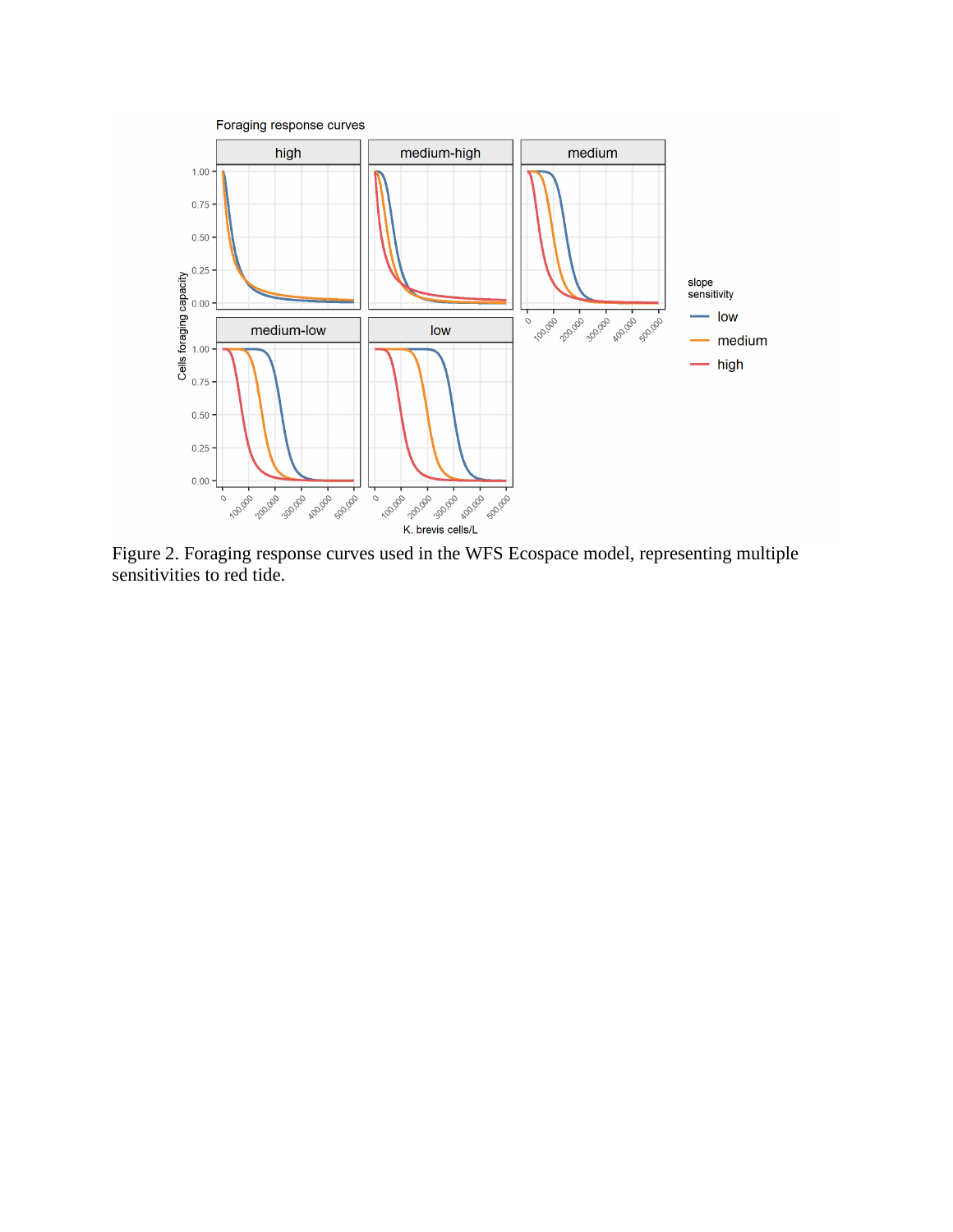

<span id="page-10-0"></span>Figure 3. Time series of estimated mean and 95% confidence interval red tide mortality for gag grouper from 2002-2018 generated by the WFS Ecospace model. Colored lines and shades represent estimates for selected runs. Black dotted line and grey shades represent estimates for all runs.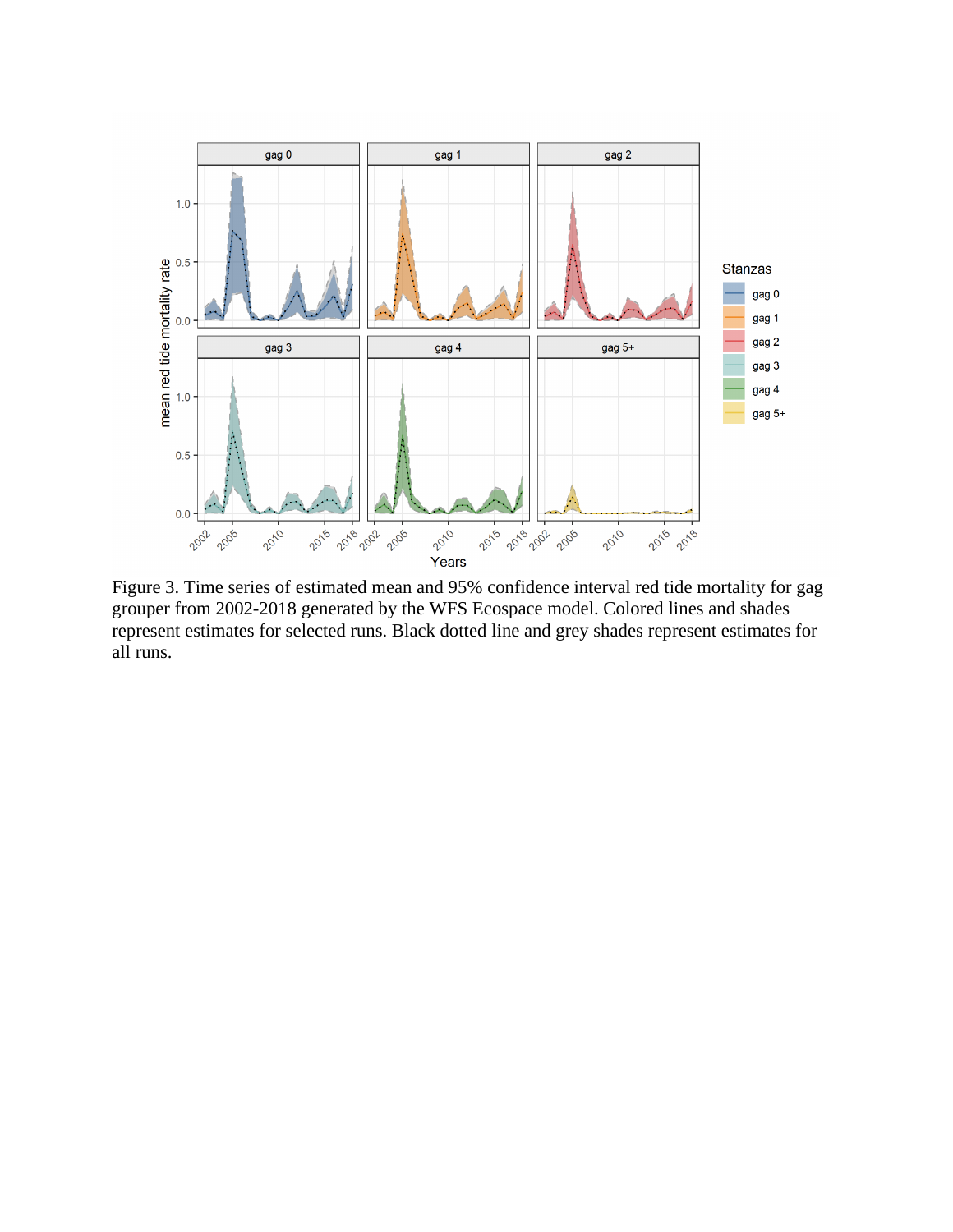

<span id="page-11-0"></span>Figure 4. Absolute difference on gag grouper mortality in 2005 estimated in SEDAR 33 and each of the 160 runs classified by sensitivity, functional group applied (FG), and response functions applied (m: mortality; mf: mortality and foraging). Color intensities represent the magnitude of the estimate (red: high; blue: low). Numbers represent run numbers (for detailed information on runs see Table 1).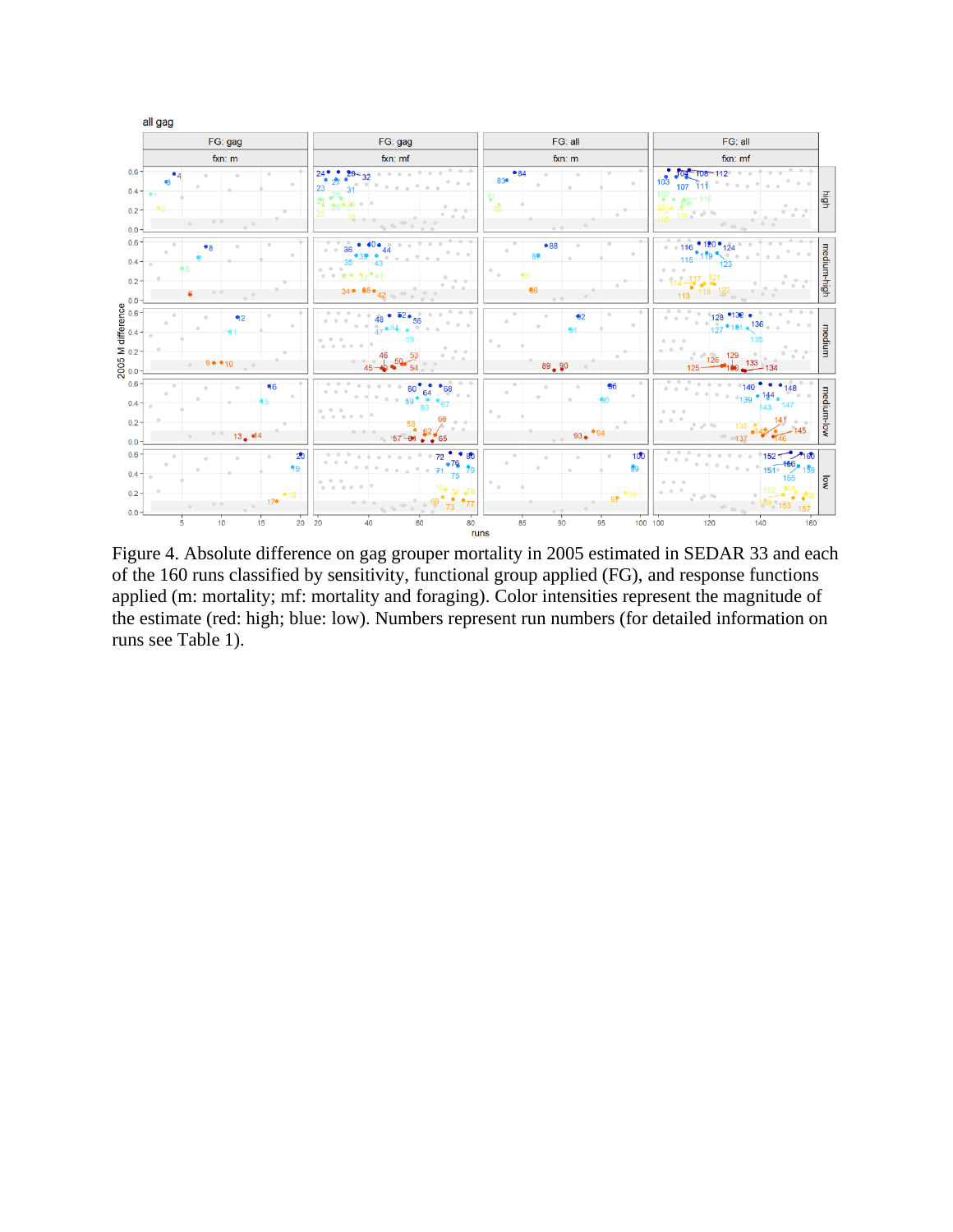

<span id="page-12-0"></span>Figure 5. Root mean squared error (RMSE) for 160 runs by sensitivity, functional group (FG) in which response functions were applied and applied functions (m: mortality; mf: mortality and foraging). Color intensities represent RMSE value (red: high; blue: low). Numbers represent run numbers. Dashed lines represent the threshold based on run0 RMSE. Grey rectangles represent acceptable values for RMSE (for detailed information on runs see table 1).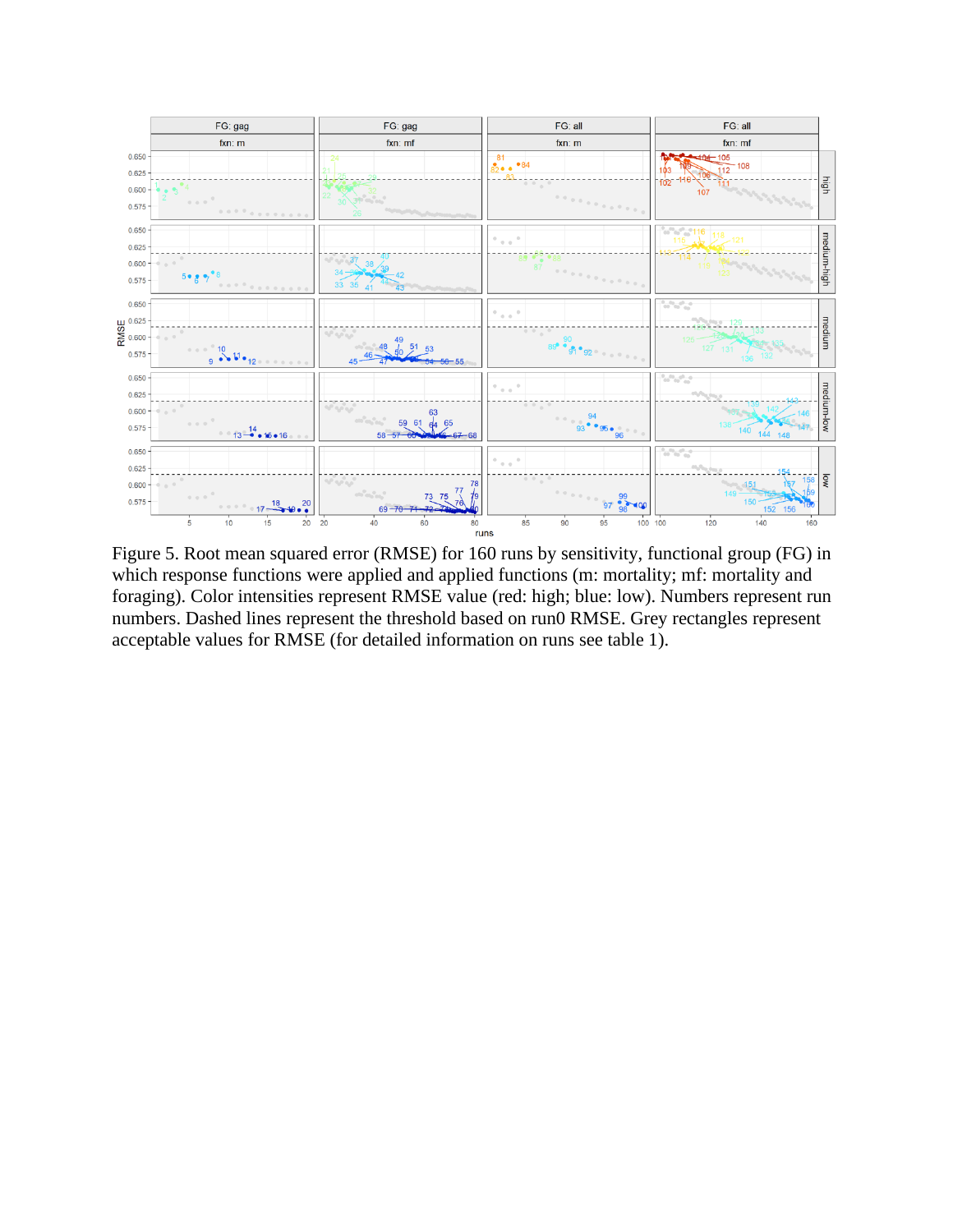

<span id="page-13-0"></span>Figure 6. Vulnerable biomass prediction from Ecospace run 134 (red) and estimated vulnerable biomass from SEDAR 33 update assessment overlaid on the observed index of abundance values (points) and all runs from WFS Ecospace (pink). The gray line represents the Ecospace scenario with no red tide effects included.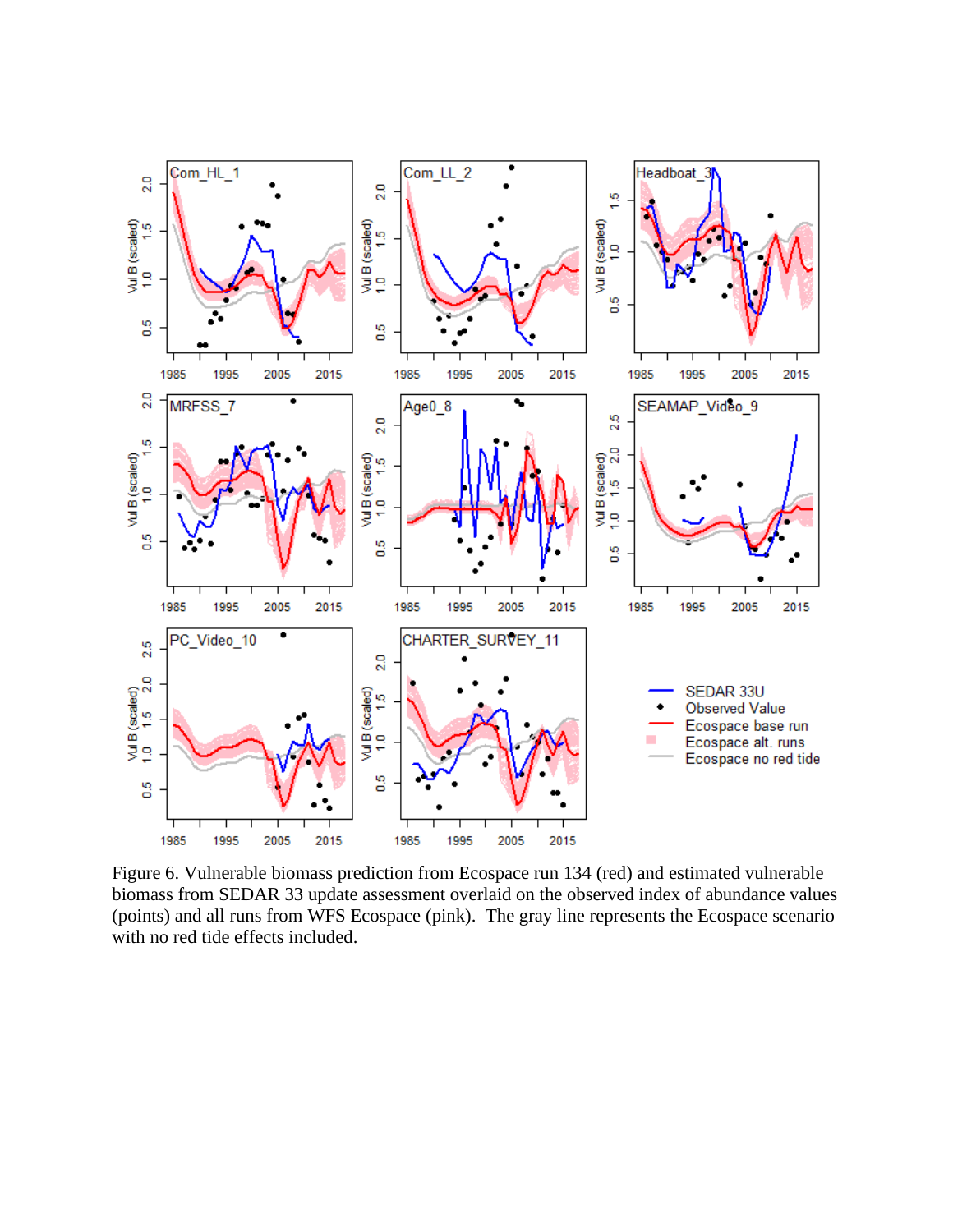

<span id="page-14-0"></span>Figure 7. Percent of abundance change due to red tide effects in bottom longline (BLL) and SEAMAP trawling (SMP) survey for Ecospace (blue) and Survey (red) data. Error bars represent standard error.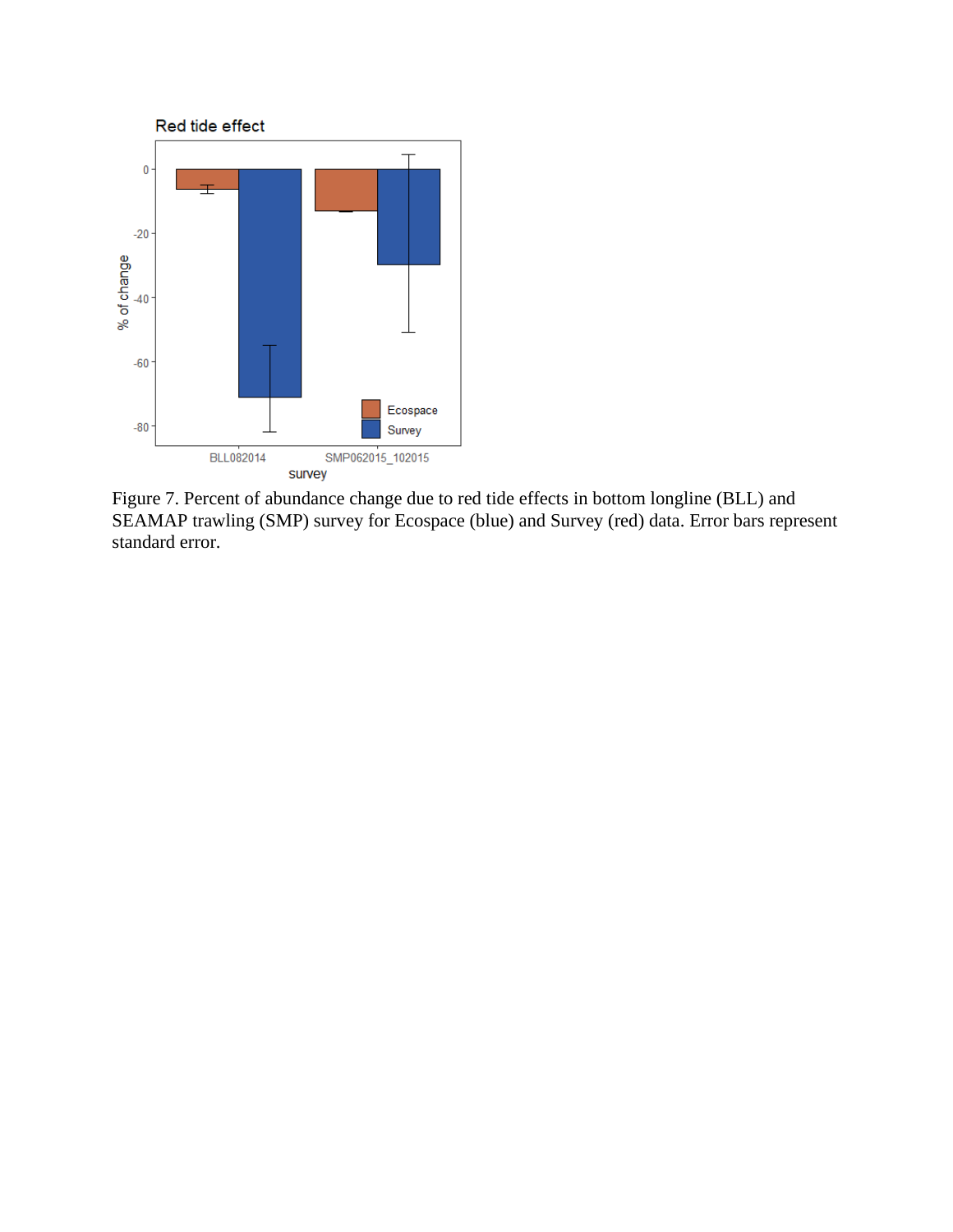## **References**

- Bechard, A. 2019. Red tide at morning, tourists take warning? County-level economic effects of HABS on tourism dependent sectors. Harmful Algae 85:101689.
- Chagaris, D., S. Sagarese, N. Farmer, B. Mahmoudi, K. de Mutsert, S. VanderKooy, W. F. Patterson, M. Kilgour, A. Schueller, R. Ahrens, and M. Lauretta. 2019. Management challenges are opportunities for fisheries ecosystem models in the Gulf of Mexico. Marine Policy 101:1–7. Pergamon.
- Christensen, V., Coll, M., Steenbeek, J., Buszowski, J., Chagaris, D., and Walters, C. (2014). Representing Variable Habitat Quality in a Spatial Food Web Model. *Ecosystems* 17**,** 1397-1412.
- Gray DiLeone, A. M., and C. H. Ainsworth. 2019. Effects of Karenia brevis harmful algal blooms on fish community structure on the West Florida Shelf. Ecological Modelling 392:250–267.
- Griffith, A. W., and C. J. Gobler. 2020. Harmful algal blooms: a climate change co-stressor in marine and freshwater ecosystems. Harmful Algae 91:101590. Elsevier.
- Hiemstra, P. H., E. J. Pebesma, C. J. W. Twenhöfel, and G. B. M. Heuvelink. 2009. Real-time automatic interpolation of ambient gamma dose rates from the Dutch radioactivity monitoring network. Computers & Geosciences 35(8):1711–1721. Elsevier.
- Hu, C., Muller-Karger, F.E., Taylor, C.J., Carder, K.L., Kelble, C., Johns, E., and Heil, C.A. (2005). Red tide detection and tracing using MODIS fluorescence data: A regional example in SW Florida coastal waters. *Remote Sensing of Environment* 97**,** 311-321.
- NASA Goddard Space Flight Center. 2020. MODIS-Terra Ocean Color Data; NASA Goddard Space Flight Center, Ocean Ecology Laboratory, Ocean Biology Processing Group. https://oceanwatch.pifsc.noaa.gov/erddap/.
- Perryman, H. A., J. H. Tarnecki, A. Grüss, E. A. Babcock, S. R. Sagarese, C. H. Ainsworth, and A. M. G. DiLeone. 2020. A revised diet matrix to improve the parameterization of a West Florida Shelf Ecopath model for understanding harmful algal bloom impacts. Ecological Modelling 416:108890. Elsevier.
- Pinsky, M. L., R. L. Selden, and Z. J. Kitchel. 2020. Climate-Driven Shifts in Marine Species Ranges: Scaling from Organisms to Communities. Annual Review of Marine Science 12(1):153–179. Annual Reviews.
- SEDAR. 2009. SEDAR 10 Update Gulf of Mexico gag grouper stock assessment report. SEDAR, North Charleston, SC. Available online: [www.sedarweb.org.](http://www.sedarweb.org/)
- SEDAR. 2014. SEDAR 33 Gulf of Mexico gag grouper stock assessment report. SEDAR, North Charleston, SC. Available online: [www.sedarweb.org.](http://www.sedarweb.org/)
- SEDAR. 2016. SEDAR 33 Update Gulf of Mexico gag grouper stock assessment report. SEDAR, North Charleston, SC. Available online: [www.sedarweb.org.](http://www.sedarweb.org/)
- SEDAR. 2018. SEDAR 61 Gulf of Mexico red grouper stock assessment report. SEDAR, North Charleston, SC. Available online: [www.sedarweb.org.](http://www.sedarweb.org/)
- SEDAR. 2019. SEDAR 61 Gulf of Mexico red grouper stock assessment report. North Charleston, South Carolina.
- Steenbeek, J., Coll, M., Gurney, L., Mã©Lin, F.D.R., Hoepffner, N., Buszowski, J., and Christensen, V. (2013). Bridging the gap between ecosystem modeling tools and geographic information systems: Driving a food web model with external spatialtemporal data. *Ecological Modelling* 263**,** 139-151.